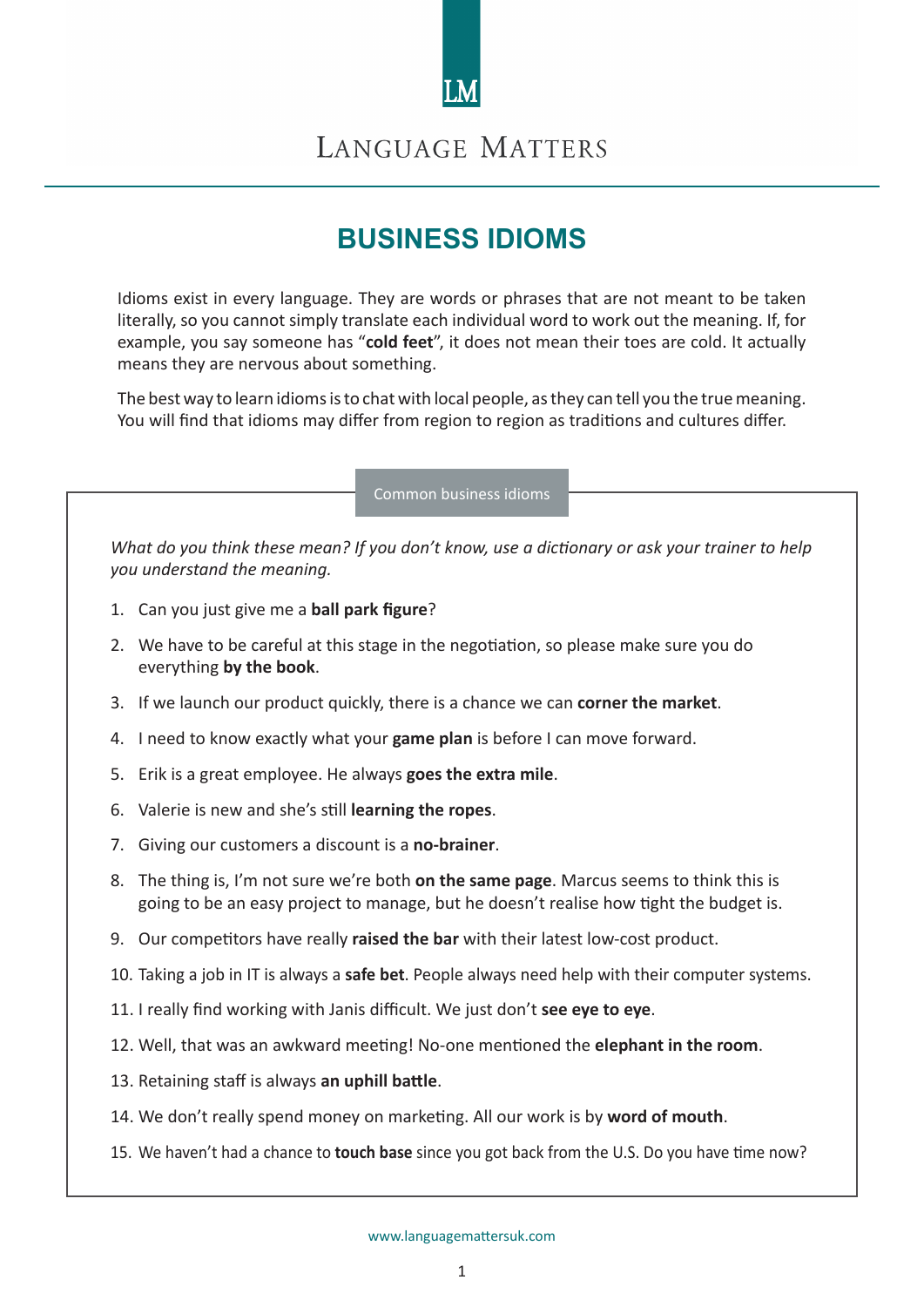### **Practice Exercises**

## **1 dioms you may hear in a meeting**

*Match these idioms in bold with their meanings.*

- **1.** We're going round and round in  $a$ . **circles** here.
- 2. I think you're **barking up the wrong** b. **tree** with that idea.
- 3. Don't **beat around the bush**. Just say what you really mean.
- 4. Nothing is going right with this<br>a project. We need to **co back to the** d. project. We need to **go back to the drawing board** and find a better way of doing things.
- 5. To put it in a nutshell, we are not going to meet our target this month.
- With the economy being so 6. unpredictable at the moment, I've got to **bite the bullet** and **put** this plan **on hold**.
- We can't afford to **cut any corners**. 7. Our customers expect high quality products.
- 8. If we don't make a decision soon, we'll **miss the boat** completely.
- I'm sorry but I just can't seem to **get**  9. **my head around** what you're saying.
- 10. Let's not jump the gun. Things may change in the next few weeks.
- To summarise an idea
- b. To be too late, miss an opportunity
- c. To economise, do something the quickest or cheapest way
- d. To start again from the beginning
- e. To understand something
- f. To avoid speaking your mind
- g. To postpone something
- h. To react too quickly
- i. To talk about something or do something repeatedly without making progress
- j. To force yourself to do something you don't want to
- k. To be wrong about the way something should be achieved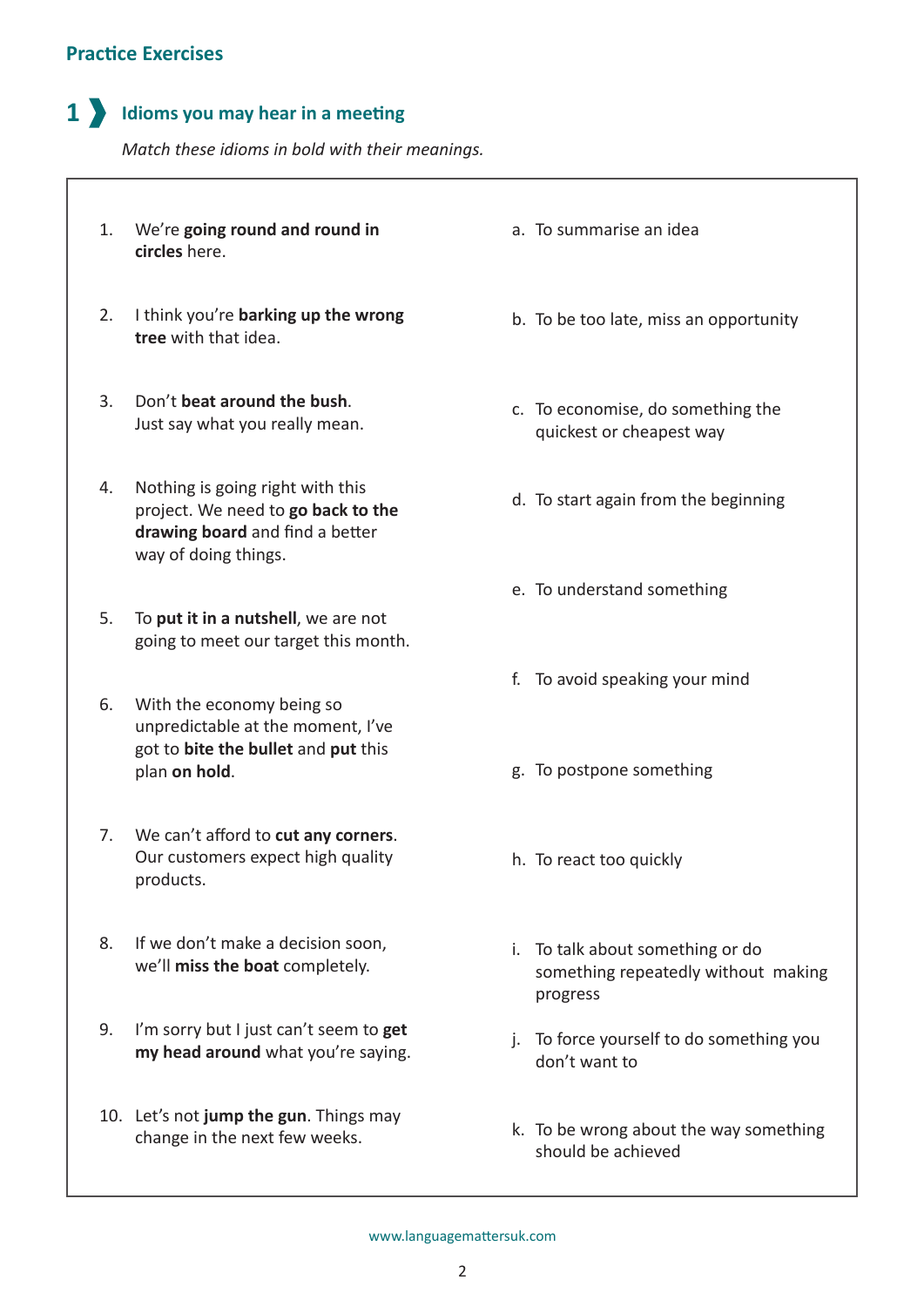#### **Idioms you can use in negotiations 2**

*Use these idioms to complete the dialogue below.*

- 1. **be in two minds**
- 2. **strike a happy medium**
- 3. **the bottom line**
- 4. **to sleep on it**
- 5. **to make headway**
- 6. **give someone the hard sell**
- 7. **drive a hard bargain**
- 8. **offer a sweetener**
- 9. **knock down the price**
- 10. **seal the deal**

### **Dialogue between a sales representative and his client.**

I'm sorry, this new product you're offering me doesn't seem very different from the one I already have. \_\_\_\_\_\_\_\_\_\_\_\_\_\_\_\_\_\_\_\_\_\_\_\_\_\_\_\_\_\_ as to whether I really need it. that my budget has been cut substantially this year, so I don't Sales rep: Look, I won't \_\_\_\_\_\_\_\_\_\_\_\_\_\_\_\_\_\_\_\_\_\_\_\_\_\_\_\_. I just want you to have the right product. But, if it helps, I can **interest in the state of the state of the state of the state of the state of the state of t** which would allow you to buy it at 30% less. If I have a word with my manager, I could probably let you have this discount early. What do you think? Client: Client:

know if I can afford it, even with a 30% discount. Would you be able to extend payment terms to 90 days on that?

You sure know how to \_\_\_\_\_\_\_\_\_\_\_\_\_\_\_\_\_\_\_\_\_\_\_\_\_\_\_\_\_\_\_! It's much easier for me to (knock down the price) than it is to negotiate payment terms. Would 30% plus free delivery \_\_\_\_\_\_\_\_\_\_\_\_\_\_\_\_\_\_\_\_\_\_\_\_\_? Sales rep:

Let's see if we can **Let's see if we can Let's see if we can Let's see if we can Let's** see if we can give me 60 days payment terms. What do you say? Client:

Sales rep: I'm afraid I'll have to \_\_\_\_\_\_\_\_\_\_\_\_\_\_\_\_\_\_\_\_\_\_\_\_\_\_\_. Can I get back to you in the morning?